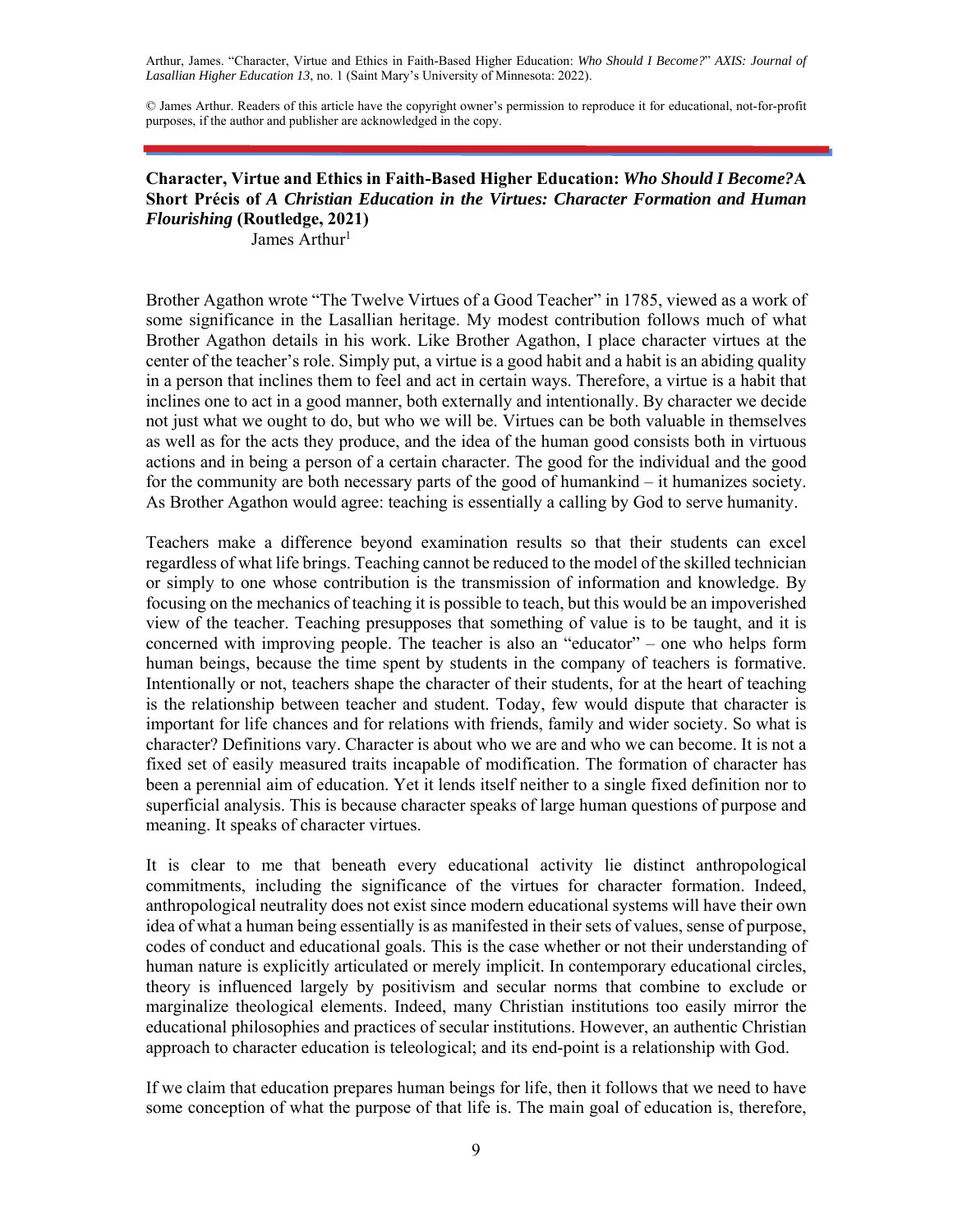to help human beings become more fully human. Teachers need to ask themselves what kind of person they are seeking to promote, for it is not sensible to pursue an educational aim without considering what its concrete realizations would involve. All teachers need to be conscious of the kind of formation they offer their students since we cannot escape the fact that all education is simply the practical expression of our philosophical convictions. Education, in the form provided in universities, is intentional, structured, and institutionalized with pre-determined learning objectives for teaching. Education is, of course, lifelong, and not completed in school or university. We need an anthropology that provides an account of human nature: an anthropology that provides us with knowledge and understanding of our origins, nature, and destiny. People are, deep down, alike in some fundamental ways. This basic truth is often overlooked in modern philosophies of education. Consequently, the account of the good life is not merely a disposition to action, but must lead to the pursuit of purpose: the goal and destiny of human life.

Any attempt to define character and personal values as simply enabling students to better understand and function in their immediate surroundings is insufficient. Many students increasingly view education and especially their own efforts and performance as instrumental to their future achievement and to what will happen in their future lives. Character and virtues are deeper than economic values. If virtues are considered to be good human qualities, then their acquisition ought to be a goal of education. Through character education we do not simply acquire social and economic skills but focus, ultimately, on what kind of person we want to become. Aristotle spent a lot of time thinking about character, asking what character "virtues" were and how they were connected. One of his enduring insights is that character is partly natural and partly the result of education. He emphasizes the importance of acting well, in addition to recognizing the right path. Acquiring virtues is, therefore, necessary to live a flourishing life. How we live a good life forms an intrinsic part of how we act in society; requiring, as it does, a commitment to foster the flourishing of all human beings in order that we can fulfill our potential. Living well demands the satisfaction of primary needs such as good nutrition and health, but this alone is not sufficient since there is a difference between having what it takes to live well and living well. A really successful life consists in virtue, that is, in the love of the good and the ability to do it. It requires us to be motivated to desire the good, an ability or capacity to do the good and a self-identification as a good person – in other words, a disposition to think, feel, and behave in a virtuous manner. A virtuous person is someone who is truly happy because they love and do what is good even in moments of pain and suffering. The virtuous person does the good because they love it, not simply because they are commanded to do it.

Aristotle would have said it is in our self-interest to desire the good life. In sum, he concludes that the virtues determine who we are and the kind of world we see. Virtues are constitutive of the good life, and the goal of education is about forming people so they can live well in a world worth living in. Character formation is not about following rules and commandments, because people are not components of a machine. Education, therefore, ought to teach us the skills to live well so we can answer the classic pair of questions: "Who am I?" and "How should I live?"

Character seen through a Christian lens envisions the Christian teacher as an educator who helps form human beings by improving them in knowledge and skills consonant with their true nature, ultimate end, and highest good. The teacher's role is to bring about the synthesis between faith and experience, faith and culture, and faith and life. The teacher guides and encourages students toward eternal realities. Students see good character acted out and come to admire goodness in those significant in their lives – their teachers. The more the teacher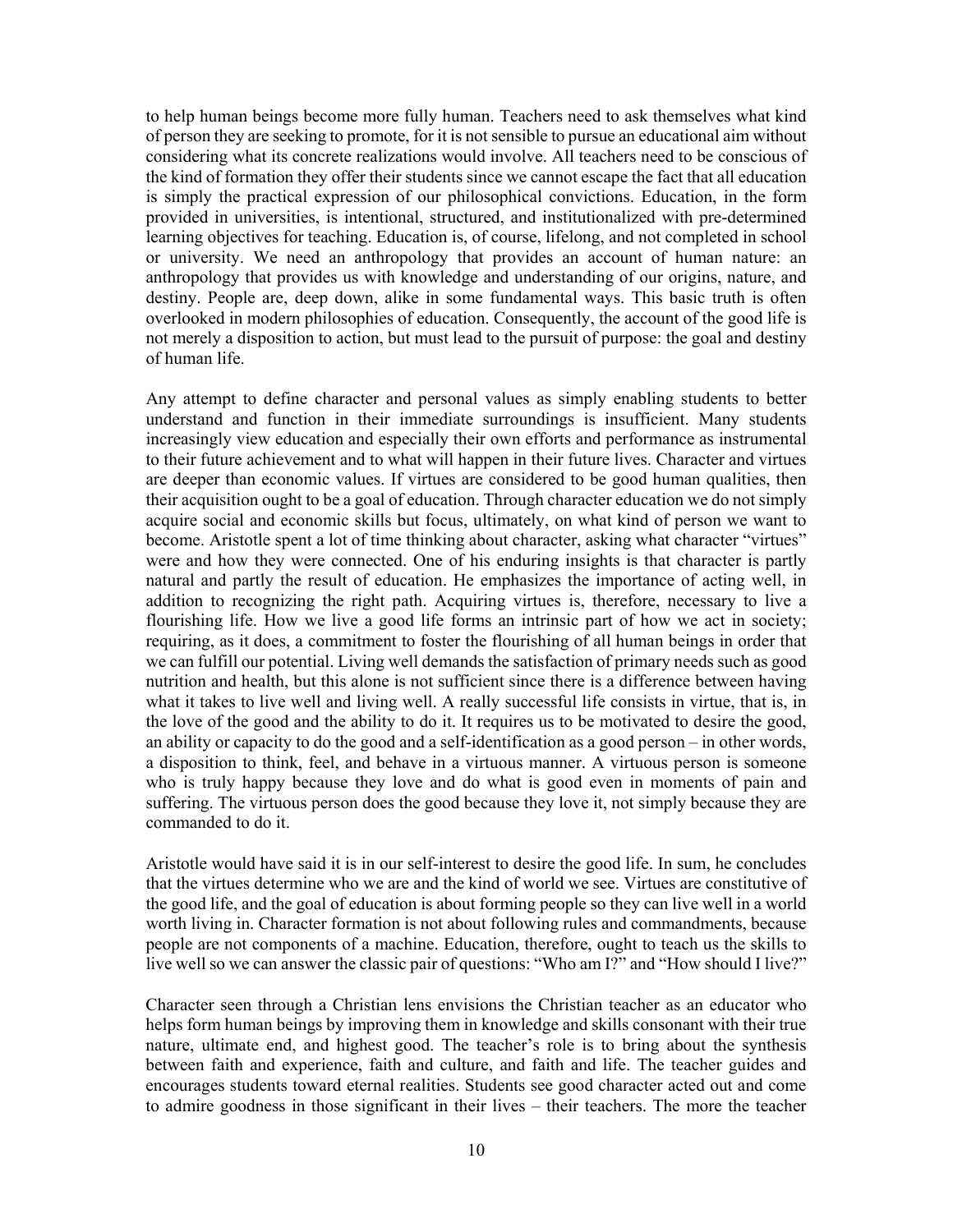conforms to a Christian ideal of character, the more willing the student will be to accept this ideal. The Christian teacher cannot simply fulfill a functional role, but must believe and practice the Christian faith. This is why the teacher must speak the language of virtue and show that good character lives in their actions.

For Christian educators, human flourishing is inseparable from God's active relationship with human beings and this entails moral consequences for human life – ultimately through the moral progress of building Christ-like virtues. Christian character is the possession of those qualities, which essentially relate us to God. Character education, on this account, is about "waking up to life," helping us grow and develop through a purposive, intentional, and lifelong process. It grounds character and the virtues in relation to a person's creation in the image of God that accepts that we are each unique unities of body and soul, endowed with intellect, will, instinct, and emotion. Christians are called by God "to be conformed to the image of his Son" (*Romans* 8:29-30). A Christian approach to character virtues places emphasis on imitating Jesus Christ, who is the fullest expression of human nature and flourishing.

Christian education is a continuing voyage of learning and discovery that ultimately returns human beings to God. Christian teaching educates the mind to know the truth, and this in turn forms the entire person – because knowledge of the truth leads to living for what is good. The formation of the whole person recognizes the innate dignity of the student. It also recognizes that growth in character requires the need to be secure in faith and self-identity. Character formation promotes personal vocation and connectedness to Christian tradition, cultivates the heart, forges the will and shapes character in virtue. A person of character is someone who unifies and develops the powers of their soul through the help of grace. They seek to know the truth through the exercise of their intellect and memory, and choose the good and act according to it through the use of their intellect and will.

Christ provides a "goal," an "example" of human flourishing and character: this goal is union with God and one's neighbor through charity. The language of Christ is clear: "be perfect as your Heavenly Father is perfect"; "Love one another as I have loved you"; "I have come that you might have life, and life more abundantly." The early Church followed Christ's example and developed ways that individuals and communities might flourish: by teaching about human dignity (thereby affirming life in all its stages), serving the poor, witnessing to conscience, etc. This activity was an example of grace perfecting nature. Ultimately, by placing God in the center of human flourishing, Christ (and subsequent Christian culture) ended by more powerfully encouraging human flourishing – seemingly a paradoxical result, but in fact appropriate, if God is indeed the highest good and the source of all flourishing, natural and supernatural. The Christian transformation of character – how shall we live (by faith, hope, and love and by the practice of the virtues) – provides the catechesis for Christian character education. The "thick" content of this catechesis begins with virtue habituation into roles and responsibilities guided by Church teaching, examples and liturgy, under the right conditions: character taught and caught. With sufficient personal effort, this becomes increasingly selfdirected, reflective and intelligent: character sought.

Formation is what happens to a person living in community, but it is not simply about students in college. Nor does it come to an end during life. The main elements of this Christian formation come from prayer and worship, listening to and reading Scripture and Christian doctrines, offering service to others, as well as teaching and learning. All of these elements inform, instruct, inculcate, and ultimately seek to form our entire being because the self we become is largely determined by the commitments we make. A Christian anthropology views humans as